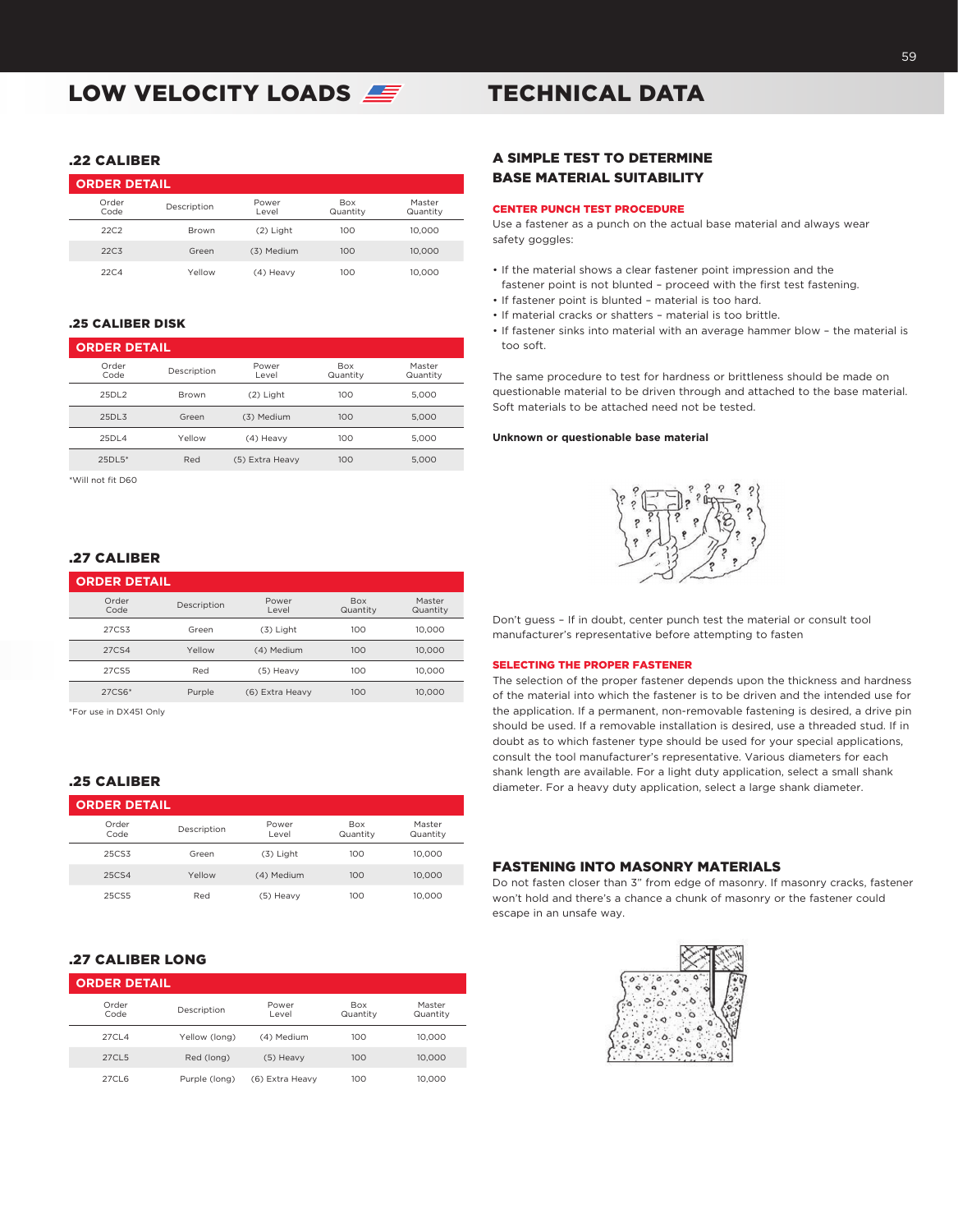# TECHNICAL DATA CONTINUED

Setting fasteners too close together can also cause masonry to crack. Recommended minimum fastener spacing based on shank diameter is as follows:

|                   | <b>Recommended Minimum Distance</b> |  |  |
|-------------------|-------------------------------------|--|--|
| Shank Diameter    | Between Fastenings                  |  |  |
| $1/8$ thru $5/32$ | 3"                                  |  |  |
| 11/64 thru 3/16   | 4"                                  |  |  |
| 7/32 thru 1/4     | 6"                                  |  |  |

It is important that the masonry be at least three times as thick as the fastener penetration. If masonry is too thin, the compressive forces forming at the point can cause the far side of the masonry to break away. The result is no holding power and potential problems from flying masonry or the fastener itself.



As a general rule, when fastening into average concrete, the fastener should penetrate 7 to 8 times the shank diameter. In hard concrete, 5 to 6 times the shank diameter's penetration would normally be sufficient for proper holding power. In soft concrete, 9 to 10 times the shank diameter would be appropriate.

## **Large, hard and excessive amounts of aggregate, reinforcing rod or cable may be a problem, causing "fish-hooking."**



"Fish-hooking" can occur when a partially driven fastener hits a hard object, which bends and deflects the shank. "Fish-hooking" may reduce holding power, usually increases spalling and can be a potential hazard from an escaping fastener and/or particles of masonry. Always use a shield or fixture on the tool unless the item fastened provides equal or greater protection – especially when driving threaded studs or eye pins directly into masonry.

Ways to eliminate or minimize "fish-hooking:"

- Reduce shank penetration.
- Increase shank diameter.
- Check power level to be sure that fastener is not being overdriven.
- Fasten through a metal disc.

#### **Fastening into mortar joints should only be attempted in the horizontal joint.**

Usually the vertical joint is not solid mortar and thus not of sufficient thickness for proper fastening. The shank diameter is also important due to the limited width of a mortar joint. To avoid cracking of the joint, large shank diameters should be avoided.

#### DRIVE PINS

In selecting the proper drive pin for concrete or masonry, determine the correct shank length by allowing for the thickness of the material through which the drive pin is to be driven (X) plus the depth of penetration required (Y) utilizing the preceding shank diameter penetration rules.



## THREADED STUDS

The selection of the proper threaded stud shank length is determined by using the preceding shank diameter-penetration rules. Select a thread length to allow for the thickness of the material to be attached and a nut and washer.

In selecting the proper shank lengths for special fasteners such as eye pins and utility studs, apply the same shank diameter-penetration rules.

## FASTENING INTO STEEL MATERIALS

Practically all of the powder actuated fasteners driven into steel as the base material are driven into structural steel. Structural steel shapes in common usage include structural beam, angle iron, channel, tee, plate and strip.

Where fasteners are to be driven in metal materials other than structural steel, it will be necessary to determine the acceptability of that material for powder actuated fastenings either by consulting the supplier or by center punch testing for hardness. A fastener driven into steel holds in the steel by the natural tendency of the steel to return to its original undisturbed condition. As the fastener is driven into steel it pushes the steel aside, compressing and displacing the steel. The tendency of the steel to flow back to its original position exerts a gripping or clamping force on the fastener shank.

Holding power of a powder actuated fastener set in steel is directly affected by the total contact area between the fastener shank and the steel.

An increase in either the shank diameter or steel thickness will increase holding power. For effective holding power, shank diameter should not exceed steel thickness.

The tensile strength of the steel into which the fastener is driven affects the holding power of the fastener. The stronger the steel into which a fastener is driven, the greater the gripping power on the fastener shank and the more firmly the fastener is held by the steel.

In order to get maximum gripping force, the fastener point should completely penetrate the opposite side of the steel into which the fastener is set.

If the pointed portion of the shank does not extend through the steel, a part of the compressive force in the area of the point will act to force the fastener back out and reduce holding power.